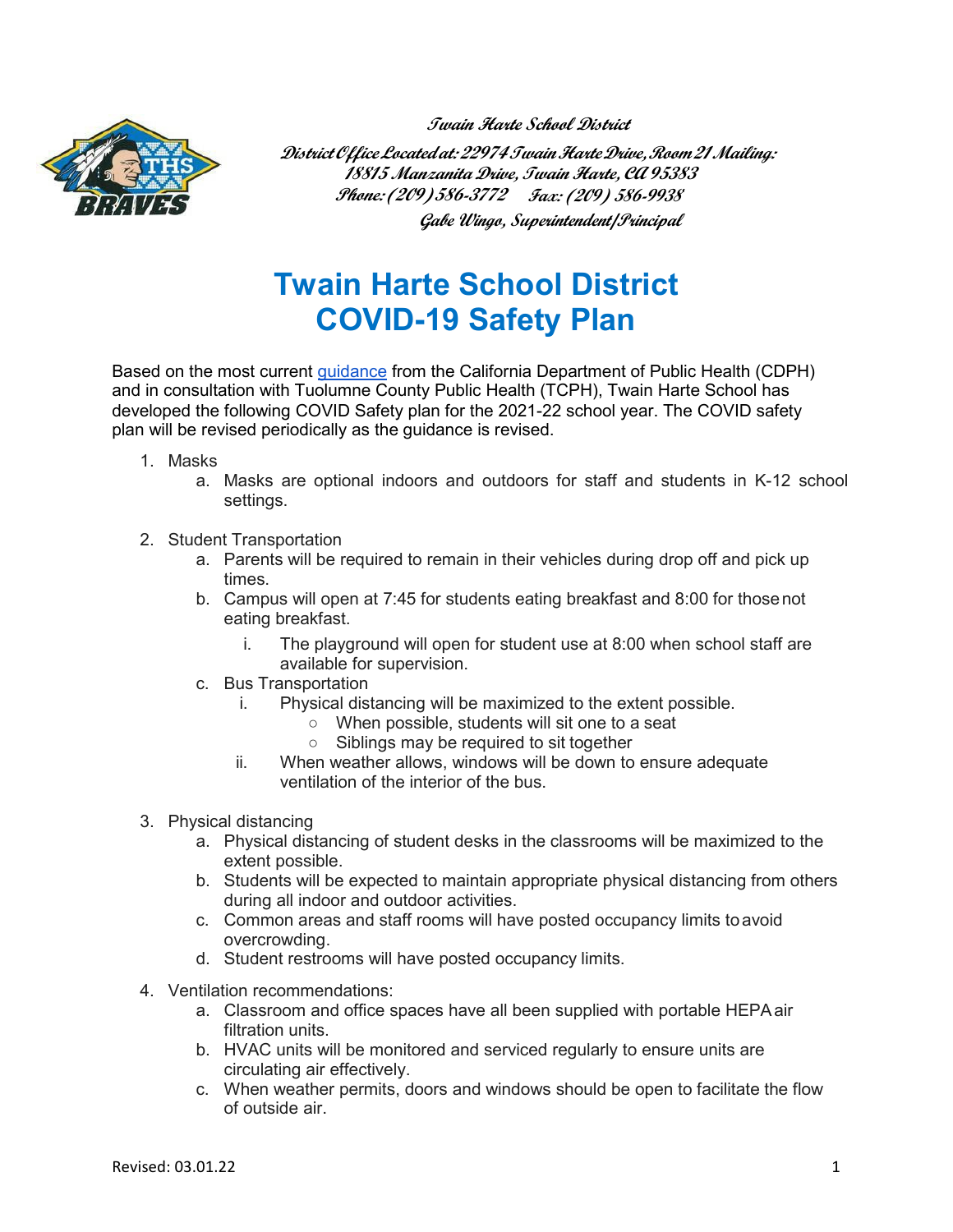- 5. Recommendations for staying home when sick and getting tested:
	- a. All students should be screened by their parents or guardian for COVID-19 symptoms before arriving on campus. Students exhibiting symptoms should stay home from school.
		- i. COVID-19 symptoms include but are not limited to:
			- Fever or chills
			- New or Worsening Cough
			- Shortness of breath or difficulty breathing
			- Fatigue
			- Muscle or body aches
			- Headache
			- New loss of taste or smell
			- Sore throat
			- Congestion or runny nose
			- Nausea or vomiting
			- Diarrhea
	- b. Staff and students with symptoms of COVID-19 infection will not be allowed to return for in-person instruction until they have met CDPH criteria to return to school for those with symptoms:
		- **i.** At least 24 hours have passed since resolution of fever without the use of fever-reducing medications; **AND**
		- **ii.** Other symptoms have improved; **AND**
		- iii. They have a negative test for SARS-CoV-2, **OR** a healthcare provider has provided documentation that the symptoms are typical of their underlying chronic condition (e.g., allergies or asthma) **OR** a healthcare provider has confirmed an alternative named diagnosis (e.g., Streptococcal pharyngitis, Coxsackie virus), **OR** at least 10 days have passed since symptom onset.
		- iv. If a student becomes sick at school, TCPH has developed a [flowchartt](https://drive.google.com/file/d/1gG0Tp9XwYkLTdYi5n5r2FWAg-cpZnQRU/view?usp=sharing)hat will be used to determine the necessary response.
- 6. Case reporting, contact tracing and investigation
	- a. Per AB 86 (2021) and California Code Title 17, section 2500, schools are required to report COVID-19 cases to the local public health department.
	- b. Twain Harte School District COVID-19 Liaisons: Kathy Cross and GabeWingo
- *7. All persons residing in the County of Tuolumne and who test positive for the virus that causes COVID-19 shall:*
	- *a. a. Isolate themselves for a minimum of five days after onset of symptoms or a positive test result, whichever is earlier.*
		- *i. A person may be released from isolation on the sixth day after onset of symptoms or a positive test result, if the person has improving symptoms, does not have a fever and has a negative test result obtained on the fifth day (the antigen test is preferred, but PCR is acceptable).*
		- *ii. If person has improving symptoms and is fever free, but has a positive test result, then isolation continues and they may continue daily testing until a negative test result is obtained or ten days have elapsed since onset of symptoms or a positive test result.*
	- *b. If unable to test or choosing not to test, and symptoms are not present or are resolving, isolation can end after ten days from the onset of symptoms or a positive test result.*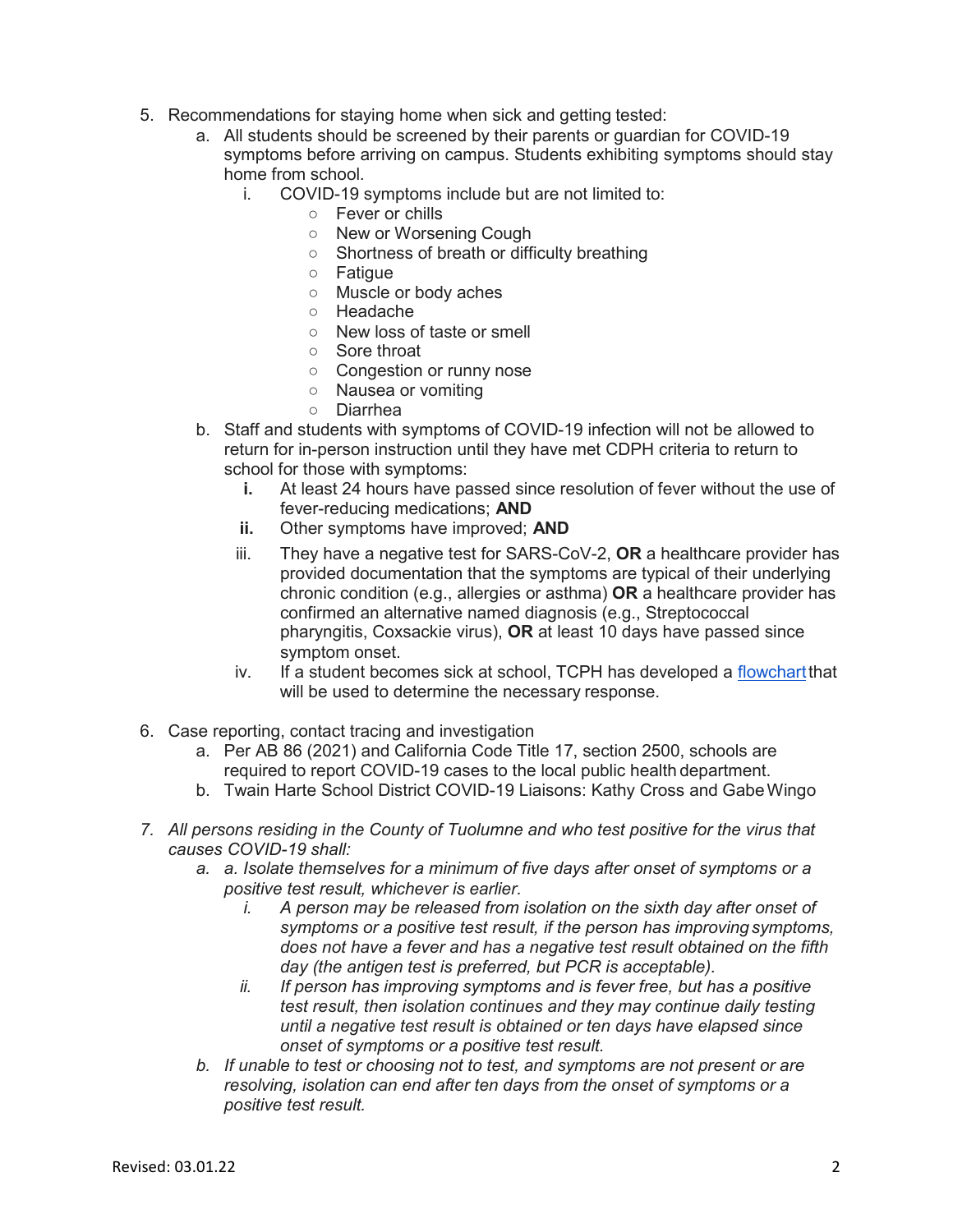- *c. This isolation period may be extended until the person has improving symptoms and is fever free.*
- *d. Follow additional guidance provided by CDPH at: [https://www.cdph.ca.gov/Programs/CID/DCDC/Pages/COVID-19/Guidance-on-](https://www.cdph.ca.gov/Programs/CID/DCDC/Pages/COVID-19/Guidance-on-Isolation-and-Quarantine-for-COVID-19-Contact-Tracing.aspx)[Isolation-and-Quarantine-for-COVID-19-Contact-Tracing.aspx](https://www.cdph.ca.gov/Programs/CID/DCDC/Pages/COVID-19/Guidance-on-Isolation-and-Quarantine-for-COVID-19-Contact-Tracing.aspx)*
- *8. All close contacts of anyone isolated under this order will be placed into a 5-day quarantine with the following exceptions:*
	- *a. Boosted or vaccinated, but not yet booster-eligible (see definitions below) persons with no COVID-like symptoms do not need to quarantine. They shall wear a well-fitting mask while around others, especially while indoors. They should test on the fifth day after their last exposure.*
	- *b. Boosted or vaccinated, but not yet booster-eligible people who do not quarantine should still monitor for symptoms of COVID-19 following an exposure.*
	- *c. If boosted or vaccinated, but not yet booster-eligible people experience symptoms, they should isolate themselves from others, be clinically evaluatedfor COVID-19, including SARS-CoV-2 testing, if indicated, and inform their health care provider of their vaccination status at the time of presentation to care.*
	- *d. An unvaccinated person or booster-eligible person may test on the fifth day after their exposure. If that test is negative, the person may be released from quarantine on the sixth day after their exposure. That person shall wear awell-fitting mask. That person should continue to monitor for symptoms after their exposure.*
	- *e. An unvaccinated or booster-eligible student in the K-12 school setting can do modified quarantine. Modified quarantine is permitted when an exposure occurs in the school setting where both the case and the contact are wearing face masks. During modified quarantine, students may attend scheduled classes, cocurricular events, and participate in extracurricular, but may not attend extracurricular or community events, and must otherwise be at home. Inaddition to the test on the fifth day, the student should test on the first day of quarantine. Quarantine is otherwise as above and requires wear of a well-fitting mask.*
- 9. Hand hygiene recommendations
	- a. Additional hand washing stations will be placed outdoors to allow forincreased frequency of access to hand washing.
	- b. School staff will teach and reinforce washing hands, avoiding contact with one's eyes, nose, and mouth, and covering coughs and sneezes among students and staff.
	- c. School staff will promote hand washing throughout the day, especially before and after eating, after using the toilet, and after handling garbage, or removing gloves.
	- d. The district will ensure adequate supplies to support healthy hygiene behaviors, including soap, tissues, no-touch trash cans, face coverings, and handsanitizers with at least 60 percent ethyl alcohol for staff and children who can safely use hand sanitizer.
- 10. Cleaning recommendations
	- a. In general, cleaning once a day is usually enough to sufficiently removeany potential virus that may be on surfaces. Disinfecting (using disinfectants on the [U.S. Environmental Protection Agency COVID-19](https://www.epa.gov/coronavirus/about-list-n-disinfectants-coronavirus-covid-19-0) list) removes any remaining germs on surfaces, which further reduces any risk of spreading infection.